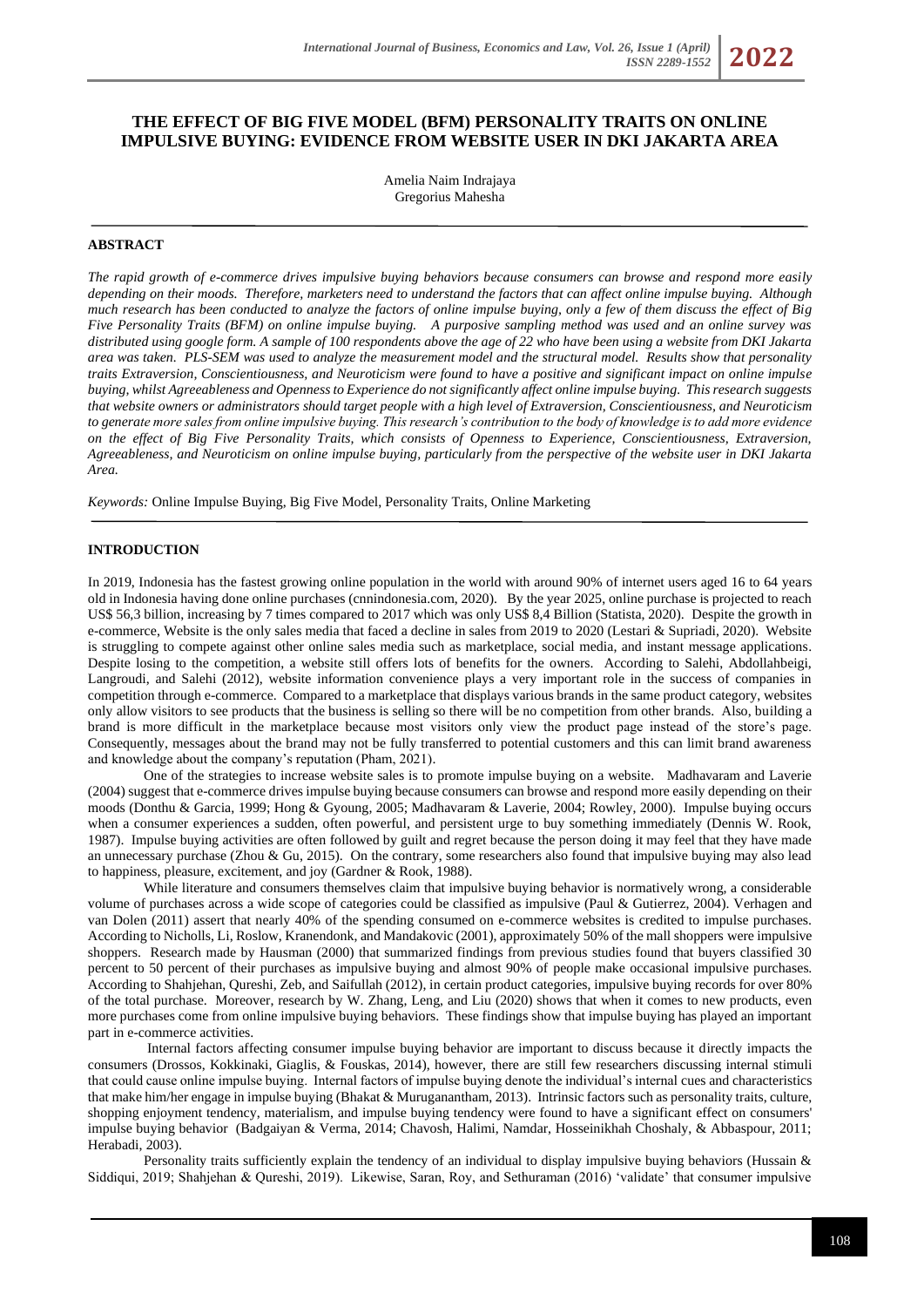*ISSN 2289-1552* **2022**

buying decisions are based on their personality traits and identities. Evidence from the previous research also shows that impulse buying tendency is an individual trait, rooted deeply in basic personality (Herabadi, 2003). Nowadays, the Big Five Model (BFM) established by McCrae and Costa (1990) is considered as a benchmark for a theory of personality traits (Leong, Jaafar Noor, & Sulaiman, 2017). BFM entails five dimensions namely Openness to experience, Conscientiousness, Extraversion, Agreeableness, and Neuroticism. Although personality trait is a key determinant of consumer decision-making, their role, especially Extraversion, Neuroticism, and Conscientiousness, in impulse buying is not conclusive (Parsad, Prashar, & Vijay, 2020). Research from European countries suggested that personality traits are a key driver of impulse buying (Fenton-O'Creevy & Furnham, 2019; Olsen, Tudoran, Honkanen, & Verplanken, 2016; Rehman & Manjur, 2018). On the contrary, Jamali and Baloch (2019a) and Yoon and Lim (2018) found that there is no significant relationship between personality traits and impulse buying behavior. Some researchers argue that geographical factors could be the reason why there are differences in the research findings (Jamali & Baloch, 2019b).

The purpose of this study is to perform an analysis on the effect of Big Five Personality Trait (Openness to experience, Conscientiousness, Extraversion, Agreeableness, and Neuroticism) on online impulsive buying. The result of this study is expected to be useful for adding more evidence surrounding the topic, particularly among website users in DKI Jakarta Area. Findings can also be useful to study further about factors that affect online impulse buying and also for marketers who want to design a marketing strategy to promote impulse buying on a website.

### **LITERATURE REVIEW**

#### **1. Impulsive Buying**

Consumer impulse buying has been studied by researchers for over 60 years (Leh et al., 2020). Impulsive buying has been recently defined "as a sudden, hedonically complex purchase behavior in which the rapidity of the impulse purchase prevents any thought, deliberate consideration of alternative or future implications" (Sharma, Sivakumaran, & Marshall, 2010). Dennis W. Rook (1987) characterizes impulse buying with "impulse buying occurs when consumers experience a sudden, intense, and continual impulse to buy something immediately. Impulse buying is generally considered unplanned, it is characterized by "relatively rapid decision making and a subjective bias in favor of immediate possession" (Madhavaram & Laverie, 2004). According to von Böhm-Bawerk (1959) and Freud, Strachey, Freud, Strachey, and Tyson (2001), impulse buying is associated with naive, immature, ignorant, and intellectual deficiencies. Impulsive buying is primarily driven by strong hedonic temptations of immediate satisfaction that make the urge during impulsive buying extremely powerful and difficult to resist (Amos, Holmes, & Keneson, 2014; Kacen, 2003; Madhavaram & Laverie, 2004). Lee and Kacen (2008) suggest that impulsive purchase decision is made without a profound thought process.

Early research sometimes conveyed impulse buying as an unplanned purchase and often used these terms synonymously (Stern, 1962). However, impulse buying behavior can typically be categorized as unplanned purchase, but unplanned purchases cannot always be categorized as impulse buying (Kacen, 2003; Kollat & Willett, 1969; Verhagen & van Dolen, 2011; Y. Zhang, Winterich, & Mittal, 2012), The unplanned purchase may occur simply because a consumer forgets to place the item on a structured shopping list and it not be accompanied by a powerful urge or strong positive feelings that usually associated with an impulse buying (Amos et al., 2014). The major differences between impulse and planned purchases are the amount of information and the length of time that is spent on the decision process (Lee & Kacen, 2008). An impulse purchase decision is made due to a sudden urge of appreciation of the beauty of the product and own desire for recreational purpose (Kovač Žnideršić, Grubor, & Marić, 2014). The person making an impulse purchase decision is more likely to be irrational rather than rational.

- Amos et al. (2014) categorized impulse buying into three criteria:
- (1) The act is spontaneous and is usually accompanied by a positive emotional charge,
- (2) The individual making an impulse buy shows diminished regard for any costs or consequences,
- (3) The act usually involves a hedonic temptation for immediate self-fulfillment through consumption.

According to Sofi and Najar (2018), impulsive buying is caused by external and internal factors. External factors include culture, social system, and marketing stimuli. Marketers need to design their tactics so that people recognize their product more and they also need to place their products properly to trigger impulse buying (Floh & Madlberger, 2013). Internal factors of impulsive buying may include the consumer's cognitive state, affective state, confusion, and advertisement involvement. Hirschman (1992) believed that most people would not easily get affected by the external factors on buying impulsive decisions, it's their mindset and emotions that caused them to engage in impulse buying activities. The factors of psychological and emotional feelings and motivations lead them to make impulse purchases more than an individual considering the benefits and functions that may get from the products (Butkouskaya, Llonch, & Alarcón-del-Amo, 2020).

Several studies on consumer buying behavior showed that buyers vary in their impulsive shopping inclination (Beatty & Elizabeth Ferrell, 1998; D. Rook & Fisher, 1995; Dennis W. Rook, 1987; D. W. Rook & Gardner, 1993). Verplanken and Herabadi (2001) suggested that the impulse buying tendency has a strong basis in personality. This means that someone's personality may predict how likely someone is going to commit to impulsive buying. Studies on consumer behavior have shown that product choice and brand preference can be predicted through individuals' personalities (Malhotra, 1988; Muntinga, Moorman, & Smit, 2011). Thus, this research aims to find out the effect of personality traits (Openness to experience, Conscientiousness, Extraversion, Agreeableness, and Neuroticism) on online impulsive buying.

#### **2. Big Five Model Personality Traits**

In recent years, the trait-based approach for the quantitative measurement of personality has gathered more traction (Sofi & Najar, 2018). The most influential of these theories is the Big Five Personality Traits theory or the Big Five Model (BFM) (Judge, Higgins, Thoresen, & Barrick, 2006; Myszkowski, Storme, & Tavani, 2019; Soldz & Vaillant, 1999). The BFM is the most widely accepted solution to the problem of describing trait structure—that is, finding a simple and effective way to understand relations among traits (Goldberg, 1990; McCrae & Costa Jr, 2008). With many studies confirming that quite consistently the big-five factors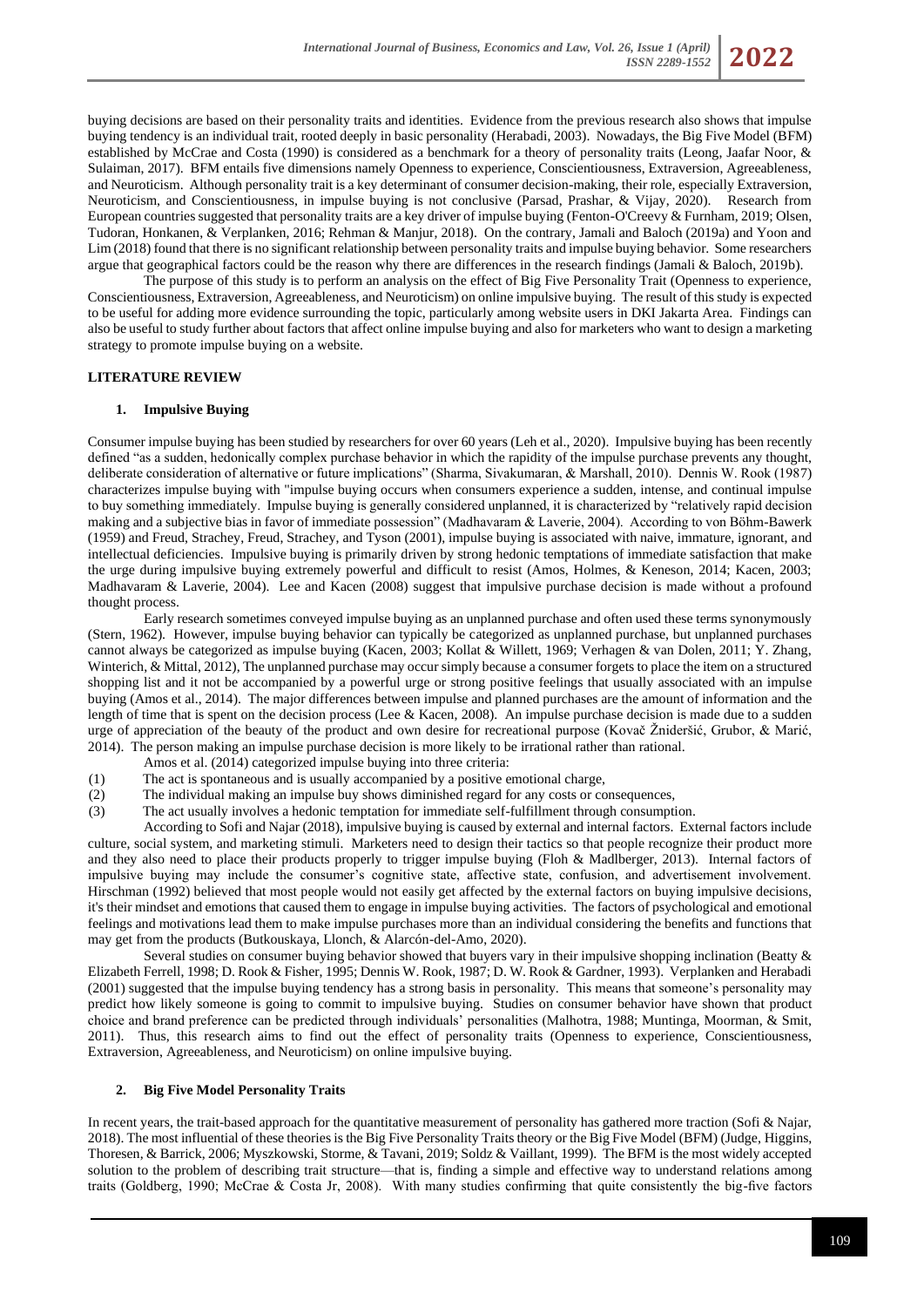emerged in different populations of individuals (Liao & Chuang, 2004), it would not be an exaggeration to state that the big-five model, which entails five dimensions namely Agreeableness (A), Neuroticism (N), Extraversion (E), Openness to experience (O) and Conscientiousness (C), has achieved the greatest degree of consensus among all trait taxonomies (Doost, Akbari, Charsetad, & Akbari, 2013; Larsen & Buss, 2008; S Feldman, 2009). Moreover, with the introduction of the internet, personality traits have been used to study as predictors for online behavior, and (BFM) big five models turned out to be a very useful tool to examine particular behaviors on the internet (Husnain, 2016). Tsai (2004) found a significant effect of personality attributes on online consumer behavior. She argued that the personality variables offered effective segmentation and the ability to differentiate online consumer behavior and the marketers could easily identify the marketing niches for products and services for online consumers.

### **1. Openness to experience**

In general, openness also referred to as 'intellect' is characterized by original, imaginative, and broad interests (McCrae & Costa Jr, 2008) and describes people who are neither rigid in their views, nor their expectations toward others (Mondak, Hibbing, Canache, Seligson, & Anderson, 2010). Shahjehan et al. (2012) found that openness is characterized by imagination, culture, broad-mindedness, intelligence, artistic sensitivity, and is significantly correlated with Impulsive-buying behaviors. Hogan, Barrett, and Hogan (2007) relate openness with individual innovativeness. Innovativeness has a positive direct effect on attitudes toward mobile commerce (K. Yang, 2007) and it also positively influences perceived ease of use and usefulness of M-commerce (K. C. C. Yang, 2005), and both of them can increase someone's chance of committing to impulsive buying. On the other hand, openness can be characterized as opposed to conservative and close-mindedness (John & Srivastava, 1999). People with a low level of openness tend to dislike changes and don't trust something new easily.

High openness individuals adapt to new things rapidly, appreciate new adventurous experiences, and their interests are various (John, Naumann, & Soto, 2008). Further, it has been reported by Hirsh (2010) that people with the dominant personality trait of openness are curious about new experiences and products, and are expected to adopt new products more quickly than people who are less open to experience. Thus, people with relatively high scores on this trait are considered to have broad interests and are more likely to seek out new experiences, while those low on this trait are considered to be practical and traditional (McCrae & Costa Jr, 2008). The Internet can help people with this trait to find various products, so the possibility of making an impulse purchase can be higher.

Considering the intellectual curiosity associated with the Openness to Experience trait (McCrae & Costa Jr, 2008), it is expected that people with a high level of openness are likely to be more impulsive. The statement is in line with the findings of (Leh et al., 2020; Rehman & Manjur, 2018) which point that openness to experience is positively related to impulsive buying and therefore, this research proposed that,

### **H1: Personality trait (Openness to Experience) has a positive effect on the impulse purchasing behavior of online website customers.**

#### **2. Conscientiousness**

The personality trait 'conscientiousness' describes individual differences in the propensity to be self-controlled, responsible to others, hardworking, and goal-directed behavior (McCrae & Costa Jr, 2008; Roberts, Smith, Jackson, & Edmonds, 2009). Needless to say, individuals scoring highly on this trait are considered methodical, well organized, and dutiful, while those low on this trait are thought to be less focused and more likely to be distracted from tasks. Also, researchers Donnelly, Iyer, and Howell (2012) have reported that conscientiousness was likely to play a major role in planning for future expenses. Verplanken and Herabadi (2001) exhibited that cognitive aspects of shoppers were associated with a low need to evaluate, and a lack of conscientiousness. The lack of planning and making thorough evaluations while purchasing products are a few of the characteristics of impulse buyers, which can influence their impulse buying tendency.

Conscientiousness is associated with greater impulse control and the planning and self-regulation of behavior (Carver, 2006); thus likely reducing impulsive buying tendencies. They have a strong internal locus of control and are also known as reliable, punctual, self-disciplined, neat, and competent (Maltby, Day, & Macaskill, 2010). It is self-evident why conscientiousness individuals have the strongest correlation with low impulsive buying because it shows the tendency of being organized, planning, and able to delay gratification (Joshanloo, Rastegar, & Bakhshi, 2012). Conscientiousness could be seen as the ability to restrain any form of impulsivity.

Consumers with higher degrees of conscientiousness tend to, in the process of online shopping, form or learn such things as cognition, information processing, alternative evaluation, etc. (Boucher et al., 2007). While shopping online, this type of consumer will harness their knowledge to evaluate whether products are appropriate for their social standing to assess alternative products and make product selections (Tsao & Chang, 2010). Verplanken and Herabadi (2001) expected that this personality trait would be negatively related to impulsive behavior. The statement is supported with the findings of Leh et al. (2020), Fenton-O'Creevy and Furnham (2019), Dewi, Nurrohmah, Sahadi, Sensuse, and Noprison (2017), and Otero-López and Pol (2013), so this research proposed that,

**H2: Personality trait (Conscientiousness) has a negative effect on the impulse purchasing behavior of online website customers.**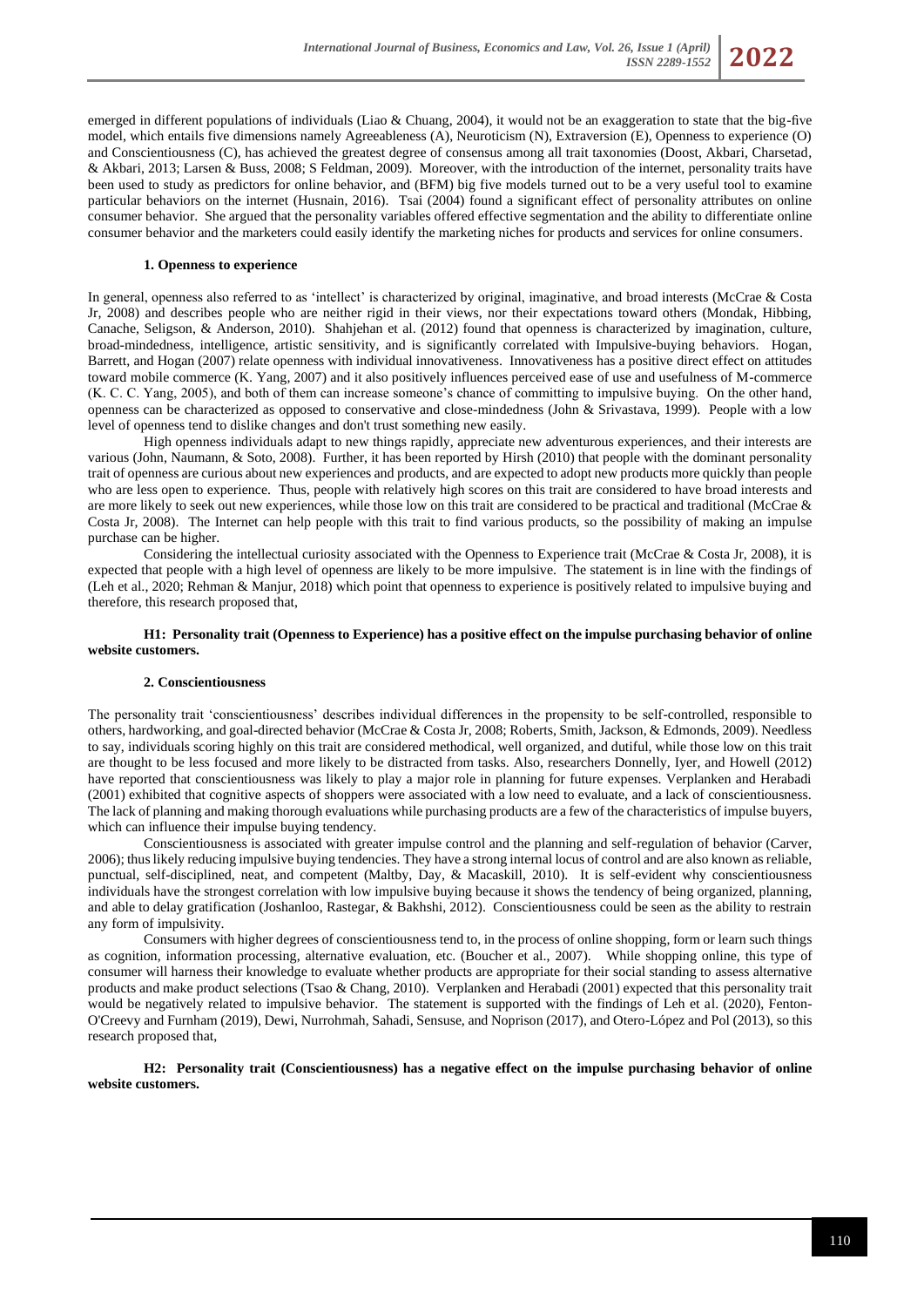#### **3. Extraversion**

Extraversion is involved in impulsive buying because of its association with the need for stimulation and impulsive social behavior (A. Furnham & Heaven, 1999). Individuals high on the trait 'extraversion' have an energetic approach to the social and material world and are social, active, and have a tendency to experience positive emotions (John & Srivastava, 1999; McCrae & Costa Jr, 2008). This sociability means they are more likely to come in contact with salespeople and given the risk-taking propensity being consistent with the extrovert disposition toward excitement-seeking and uncertainty preference (Herabadi, 2003). The variety and high levels of excitement that are attributed to impulse buying distinguish it from more rational consumer decision-making (Dennis W. Rook, 1987). People with high extraversion are more likely to act impulsively when shopping due to their excitement-seeking nature.

According to Chen (2011), the chances of extraverts committing impulsive buying are likely to be more compared to those low in this trait. This assumption is given further support by the views of Eysenck and Eysenck (1985) who suggested that extraversion implied a more impulsive person with lower self-control. Extraversion is positively related to customer–employee interaction, which in turn leads to more utilitarian and hedonic values perceived by customers (Itani, El Haddad, & Kalra, 2020).

Several characteristics of extraversion are assertive, friendly, talkative, and having a high amount of emotional expression (Sims, 2016). Extraverts seek engagement in social situations more than introverts (Adrian Furnham & Brewin, 1990). This personality trait is positively linked to impulsive buying behavior as they are heavier users of the internet (Mowen & Spears, 1999), and they create electronic word of mouth content (Husnain, 2016), which could cause them to be easily influenced when they are online. Several studies have also confirmed that Extraversion has a positive effect on impulse buying (Chein, Hui, & Lee, 2020; Dewi et al., 2017; Leh et al., 2020). Therefore, this research proposed that,

### **H3: Personality trait (Extraversion) has a positive effect on the impulse purchasing behavior of online website customers.**

#### **4. Agreeableness**

Agreeableness indicates caring, compassion, obliging, and sincere attitude (Ratnawat & Borgave, 2019). Agreeableness deals with motives for maintaining positive relations with others and is considered a tendency to be compassionate and cooperative rather than suspicious and antagonistic towards others (McCrae & Costa Jr, 2008). According to (Husnain, 2016), agreeableness personality comprises kindness, altruism, trust, affection, and other social behaviors that positively impact the ability of subjects to portray impulsive buying behaviors.

According to Milfont and Sibley (2012), individuals whose score high in agreeableness are compliant, pleasant, cooperative, and strongly cared about the well-being of family members and friends. They also tend to trust rather than doubt and will not have strong negative emotions as compared with individuals with low agreeableness. It is reasonable to believe that more agreeable consumers may trust online vendors more than those who are more cautious, which would inhibit their buying urge (Chen & Lee, 2015).

High agreeable individuals consider money to be less important and are usually less wealthy than those low in agreeableness (Lin-Healy & Small, 2013; Matz & Gladstone, 2018). Placing little importance on money can be detrimental to the financial health of those agreeable individuals who lack the economic means to compensate for their predisposition and can increase the likelihood of money mismanagement (Matz & Gladstone, 2018). Taking into account the tendency of trust, cooperativeness, and the chance of money mismanagement, agreeable individuals may be more prone to spending money impulsively.

As agreeable people spend considerable time online, they are motivated toward interaction, seek acceptance from others, develop strong relationships with others, and tend to get engaged with Online Brand Communities (Marbach, Lages, & Nunan, 2016; Tsao, 2013). Electric word of mouth also plays a significant role in influencing high agreeableness individuals to make an impulsive purchase, especially if the product that they are targeting has a good review or comments (Husnain, 2016; Marbach et al., 2016; Tsao, 2013). Considering all of this literature, even though the evidence of the effect of agreeableness on online impulse buying is still lacking, this research assumes that,

### **H4: Personality trait (Agreeableness) has a positive effect on the impulse purchasing behavior of online website customers.**

### **5. Neuroticism**

Neuroticism refers to the tendency to experience negative effects such as sadness and vulnerability (Costa & McCrae, 1985). It is sometimes called emotional instability or is reversed and referred to as emotional stability. As per literature, individuals scoring highly on neuroticism traits are prone to insecurity and emotional distress, while individuals scoring lowly on this personality trait of emotional instability tend to be more relaxed and less prone to distress (McCrae & Costa Jr, 2008)

As per Shahjehan et al. (2012) impulsive buying positively correlated with neuroticism (emotional instability) which meant that individuals that experienced emotional instability, anxiety, moodiness, irritability, and sadness were more likely to display impulsive buying behaviors. Considering the emotional nature of impulsive buying (Silvera, Lavack, & Kropp, 2008), it is believed that impulsive buying behavior is expected to be positively related to neuroticism. Besides that, the correlation between neuroticism and impulsivity also have been studied extensively by researchers, and it was found that there was a significant positive association between them (Borgave, 2019; Bratko, Butković, & Bosnjak, 2013; Farid & Ali, 2018; Herabadi, 2003; Leh et al., 2020; Silvera et al., 2008). Neuroticism influenced impulsive buying behavior especially when the individuals tried to overcome their low self-esteem (Borgave, 2019).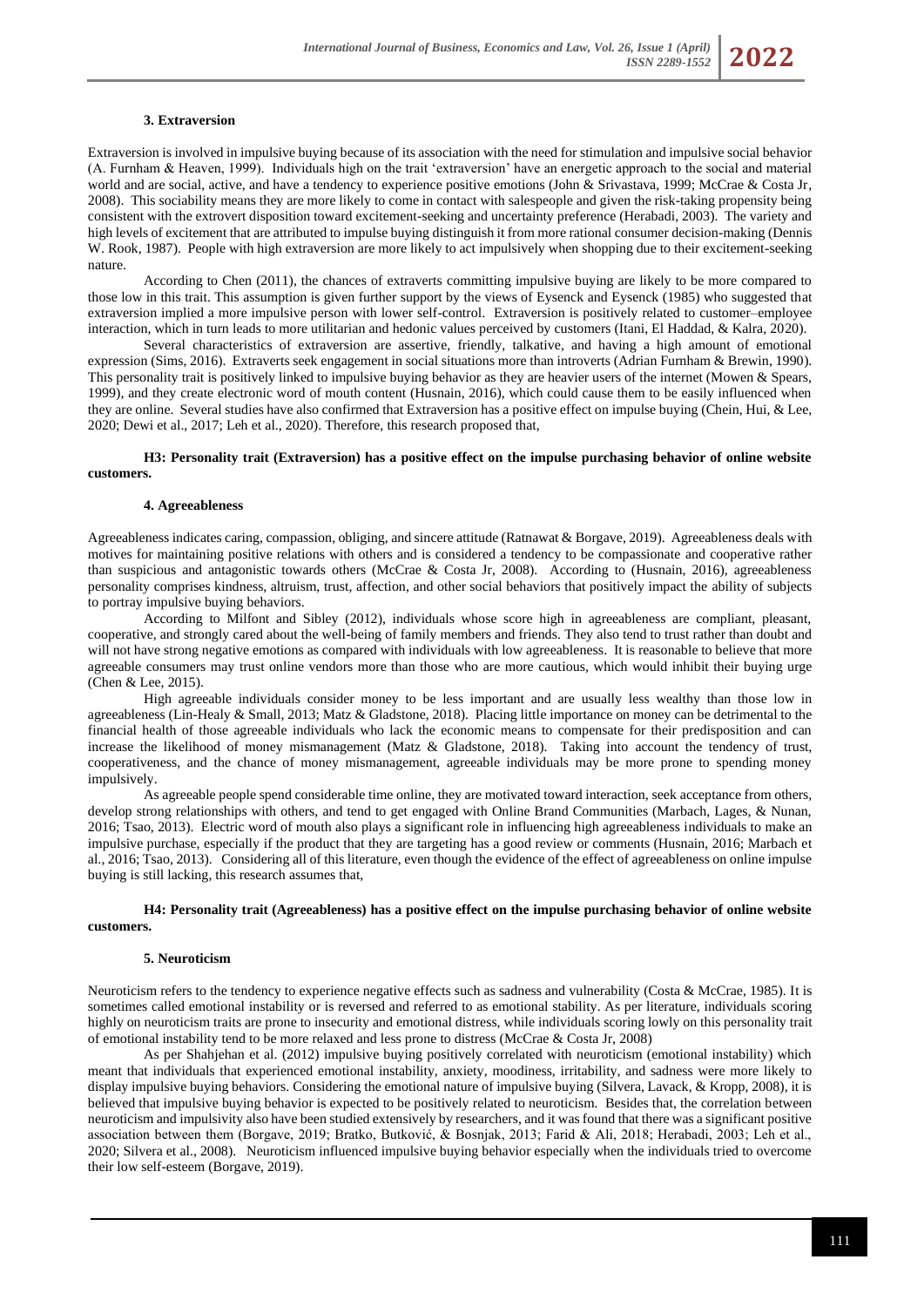

Specifically, with IB, Neuroticism through its relationship to emotional liability may increase reliance on behaviors aimed at mood enhancement or repair, underpinning the "retail therapy" aspect of buying (Atalay & Meloy, 2011). Impulse buying can also help in effectively reducing depression and help improve mood in a positive manner (Leh et al., 2020; Sneath, Lacey, & Kennett-Hensel, 2009). Research by Otero-López and Pol (2013) concluded that neuroticism, extraversion, agreeableness, and openness affect compulsive buying behavior where neuroticism is the most significant trait.

**H5: Personality trait (Neuroticism) has a positive effect on the impulse purchasing behavior of online website customers.** 

# **METHODOLOGY**

This research is using quantitative methodology as the research approach. Questionnaires will be distributed to people who have used a website to purchase something online. Cross-sectional data is selected to observe the variables in the research framework, and the data will be connected at one time period only within August 2021. The data collection strategy shall be carried out by conducting a sample of study respondents. Primary data in this study were collected by distributing online questionnaires using Google forms and survey monkey which were then distributed through social media such as digital messaging applications such as Line and WhatsApp, in these study data collection techniques using questionnaires as research instruments, the questionnaire is a set of written formulas questions answered by respondents (Sekaran & Bougie, 2019).

Questionnaires distributed were addressed to respondents from the sampling population, which was limited to above 22 years old who have used a website to make a purchase and live around DKI Jakarta area, questions used in the questionnaire are closed-ended type questions consisting of the scale used is a Likert scale. In this study, researchers used a scale range of 1-5 with each meaningful scale as follows: "1" Strongly Disagree, "2" Disagree, "3" Neutral, "4" Agree, and "5" Strongly Agree (Hair, Sarstedt, Hopkins, & Kuppelwieser, 2014). Secondary data sources in this research were collected from previous research that has a connection with this research, literature review from the library, books, reports made by several organizations, and also websites. Moreover, this study also add entering screening questions into questionnaire questions according to the criteria needed to prevent error.

This study uses a sampling technique with non-probability sampling, more specifically, judgmental sampling in which the selected population elements become the sample chosen by the researcher based on the assessment of the researcher because the researcher believes that these elements can describe the target population needed by this study well. Judgmental sampling is referred to as purposive sampling; it is done by selecting samples because they have the attributes that are important to understand the research topic. (Hair et al., 2014).

| Variable                        | <b>Items</b>    | Measurement item                                               | Source                        |  |
|---------------------------------|-----------------|----------------------------------------------------------------|-------------------------------|--|
| Online Impulse<br><b>Buying</b> | IB <sub>1</sub> | I often buy online things spontaneously.                       |                               |  |
|                                 | IB <sub>2</sub> | I often buy online things without thinking                     |                               |  |
|                                 | IB <sub>3</sub> | Sometimes I feel like online buying on the spur of the moment. | Zou, 2016                     |  |
|                                 | IB <sub>4</sub> | Sometimes I am a bit reckless about what I buy online.         |                               |  |
| Openness to<br>Experience       | O <sub>1</sub>  | I have unlimited creative ideas.                               |                               |  |
|                                 | O <sub>2</sub>  | I have ample imagination.                                      | Tom Buchanan et<br>al. (2005) |  |
| Conscientiousness               | C1              | Am always prepared.                                            |                               |  |
|                                 | C <sub>2</sub>  | Make plans and stick to them.                                  |                               |  |
|                                 | C <sub>3</sub>  | Carry out my plans.                                            |                               |  |
|                                 | C <sub>4</sub>  | Never put off till tomorrow what you can do today.             |                               |  |
| Extraversion                    | E1              | Am the life of the party.                                      |                               |  |
|                                 | E2              | Am skilled in handling social situations.                      |                               |  |
|                                 | E <sub>3</sub>  | Make friends easily.                                           |                               |  |
|                                 | E <sub>4</sub>  | Know how to captivate people.                                  |                               |  |

#### *Table 1 Operationalization of the variables*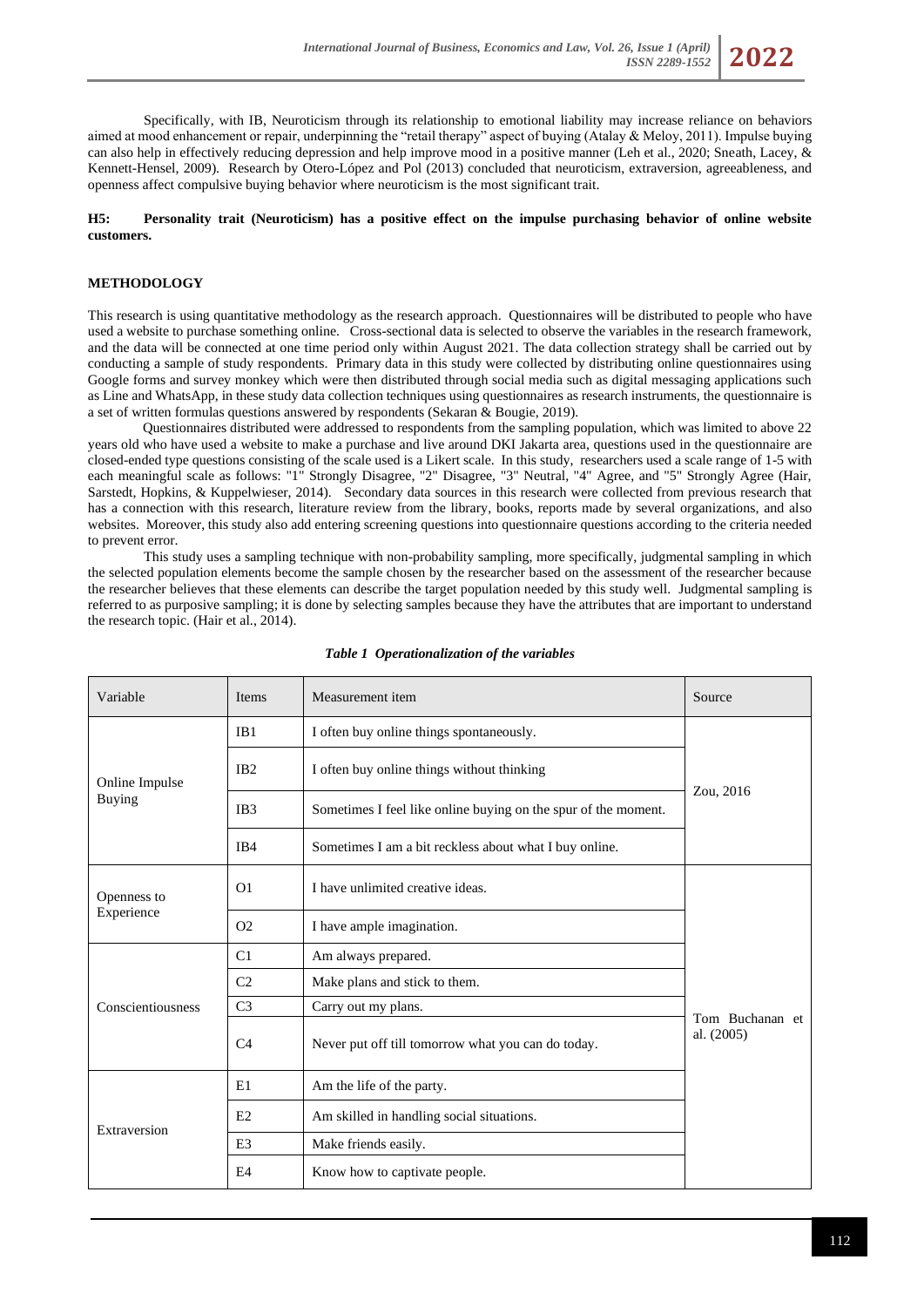

| Variable      | Items          | Measurement item            | Source |
|---------------|----------------|-----------------------------|--------|
| Agreeableness | A <sub>1</sub> | Respect others.             |        |
|               | A <sub>2</sub> | Insult people.              |        |
|               | A <sub>3</sub> | Get back at others.         |        |
|               | A <sup>4</sup> | Cut others to pieces.       |        |
| Neuroticism   | N1             | Have frequent mood swings.  |        |
|               | N <sub>2</sub> | Dislike myself.             |        |
|               | N <sub>3</sub> | Seldom feel blue.           |        |
|               | N <sub>4</sub> | Panic easily.               |        |
|               | N <sub>5</sub> | Am often down in the dumps. |        |
|               | N <sub>6</sub> | Often feel blue.            |        |

Source: Data Process (2021)



#### *Figure 1. Theoretical Framework*

Source: Data Process (2021)

Data obtained from the distribution of questionnaires will be collected and tested its validity and reliability. In testing the validity and reliability, the researcher will use Smart PLS 3.2 and in processing the data, the researcher will use the SEM (Structural Equation Modeling) analysis method. . Evaluation of PLS models is done by looking at the outer model (measurement model) and inner model (structural model). The outer model shows the specification of the relationship between latent variables, ie between independent variables and dependent variables (Ghozali & Fuad, 2008).

# **ANALYSIS AND RESEARCH FINDINGS**

#### **1. Research Implementation**

Before the main stages are carried out, the researcher runs the pre-test stage first. The pre-test was conducted to determine the validity and reliability of the questionnaire questions. This is done to prevent problems that may arise when processing data in the main test. Data collected from respondents were processed using smartpls 3.2. The results of the pre-test questionnaire showed that the questions contained in the questionnaire were mostly valid and reliable. Therefore, the researcher distributed the questionnaire to the main test.

The distribution of questionnaires for the main test is done by Google Forms. The questionnaire method the researcher used consisted of a series of statements with choices answers that are already available so that they are easily analyzed into statistical data processing, questionnaires distributed were addressed to respondents from the sampling population, which was limited to above 22 years old who have used a website to make a purchase and live around DKI Jakarta area. Researchers managed to get 111 respondents, and 100 respondents who passed the screening stage. Based on these considerations, this study used 100 respondents for further processing.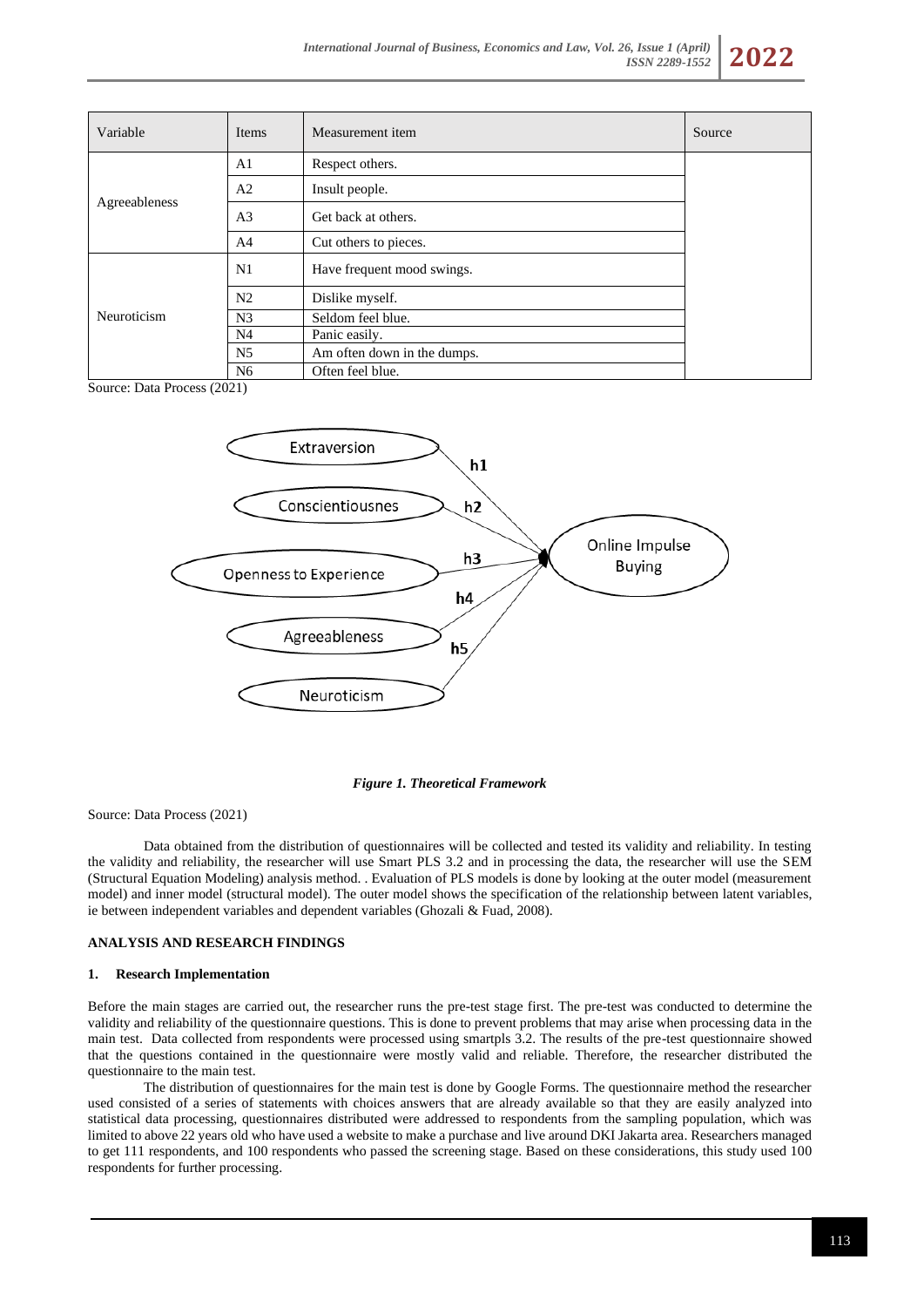# **2. Demographic Characteristics**

The majority of the respondents are female; and it takes up to 55%, while the rest, 45% are male. On the other hand, the majority age of the respondents is 26 - 30-Year-Old years old which the percentage is 33%. The lowest percentage of the respondents' age is 1% in which the age is <21 years old. 70% of the respondents identified themselves as a private employee, and the lowest percentage is 2% for the respondents who identified themselves as a public employee. 63% of the respondents identified themselves as S1, and the lowest percentage is 1% for the respondents who identified themselves as other.

# **3. Central Tendency of Variables**

Based on the respondent input, data were processed using SPSS. Below is the result for 6 variables, Neuroticism, Extraversion, Agreeableness, Conscientiousness, Openness to Experience, and Online Impulse Buying.

The variable contribution in this research shows the indication of meaningful contribution and standard deviation of Neuroticism with a mean of 16.690 and standard deviation of 3.271, Extraversion with a mean 14.550 and 3.208 as its standard deviation, Agreeableness with a mean of 10.120, and the standard deviation of 2.051, Conscientiousness with mean 15.400 and the standard deviation of 2.462, Openness to Experience with mean 7.470 and the standard deviation of 1.761, while for Online Impulse Buying with mean 12.820 and the standard deviation of 3.586

# **4. Evaluation of Measurement Model**

Evaluation of the research model using path analysis with Smart PLS version 3.2. Evaluation of the research model is carried out to evaluate the measurement model (outer model) and structural model (inner model). Outer models are used to determine the construct validity and reliability in the model, while the structural model is used to determine the relationship between latent variables.

# **I. Measurement Model**

# **a. Outer Loading**

The results of the study explained that all of the construct indicators of the study have an outer loading value above 0.70. Hair et al. (2014) state that instruments with outer loading above 70% can be used for further analysis because they are considered to be eligible, the researcher did a recalculation and obtained results like the table above. The results of the analysis explained that the research instrument had passed the convergent validity test.

# **b. Cronbach's Alpha**

The results of the Cronbach's alpha value are more than 0.60 and the composite reliability construct is greater than 0.70. All constructs have higher values than measurements. So they can be said to meet the criteria of validity and reliability so that they can be used in testing structural models and hypotheses.

# **c. Composite Reliability**

The result of Composite Reliability shows that Agreeableness 0.910, Conscientiousness 0.928, Extraversion 0.922, Neuroticism 0.955, Online Impulse Buying 0.901, and Openness to Experience 0.898, that so composite reliability was accepted.

# **d. Average Variance Extracted (AVE)**

The results obtained that all research constructs have a composite reliability value greater than 0.7. In addition, the AVE value of the research construct is higher than 0.5. These results provide the conclusion that the research instrument has passed the reliability test, and can be used as a research instrument.

# **e. Discriminant Validity**

The discriminant validity of each construct is greater than the correlation value between latent variables. The conclusion that can be drawn is that the research instrument has passed the discriminant validity test.

# **f. Path Coefficient**

The path coefficient estimates are evaluated based on T-statistic values. The path coefficient estimation explains how strong the effect of one variable is on another variable obtained by the bootstrap procedure. The measurement items used can be said to be significant if the t-value is above 1.96 at an error margin of 5%.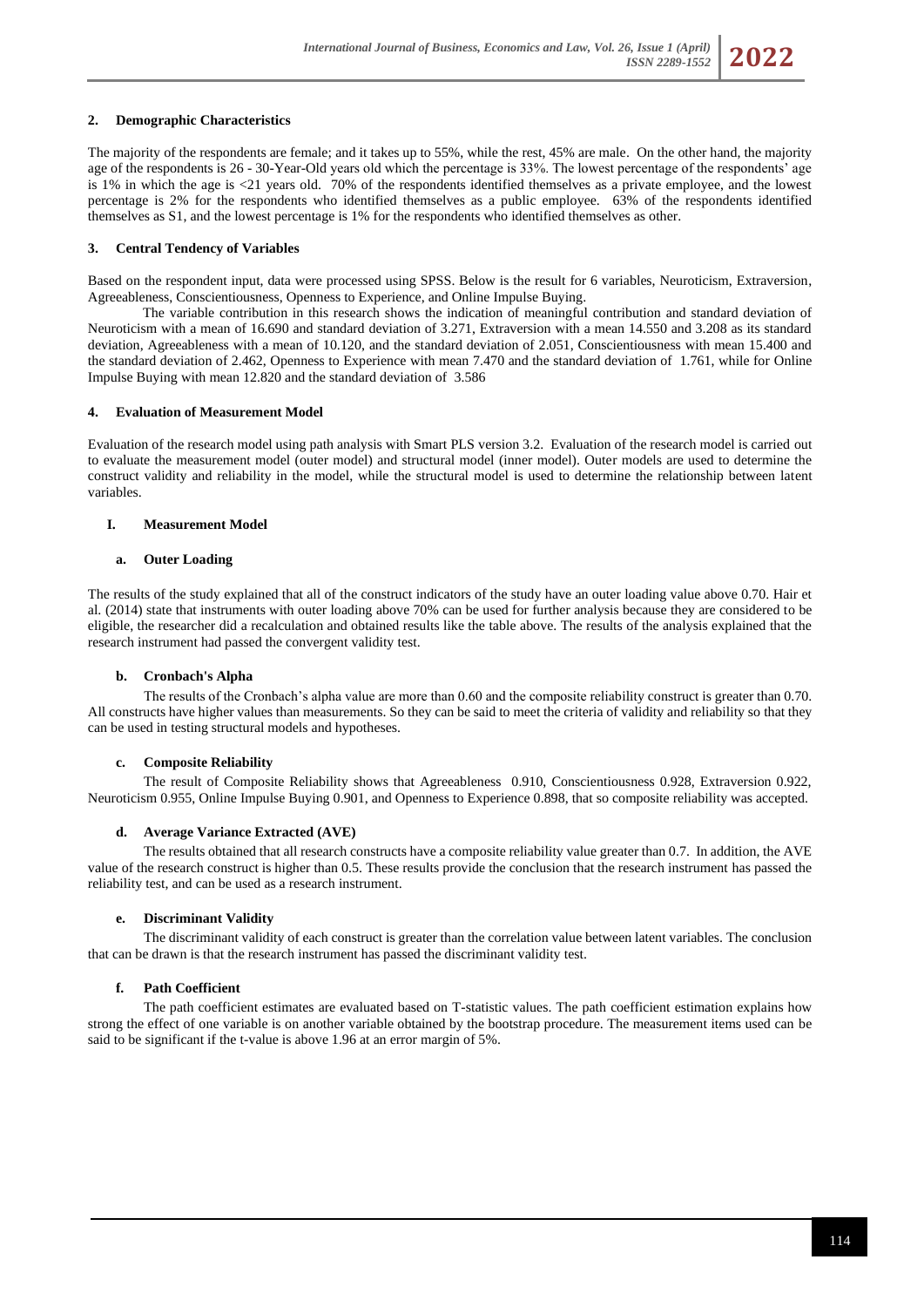| <b>Table 4.1 Patch Coefficient</b>            |             |                  |                   |               |  |  |  |  |
|-----------------------------------------------|-------------|------------------|-------------------|---------------|--|--|--|--|
|                                               | Coefficient | T-values $>1.96$ | P-values $< 0.05$ | <b>Result</b> |  |  |  |  |
| $A$ greeableness $\gg$ Online Impulse Buying  | 0.041       | 0.403            | 0.687             | Rejected      |  |  |  |  |
| $Conscientiousness \gg Online Impulse Buving$ | 0.228       | 2.286            | 0.023             | Accepted      |  |  |  |  |
| Extraversion >> Online Impulse Buying         | 0.401       | 2.679            | 0.008             | Accepted      |  |  |  |  |
| Neuroticism $\gg$ Online Impulse Buying       | 0.328       | 3.302            | 0.001             | Accepted      |  |  |  |  |

Source: Data Process 2021

#### **g. Coefficient of Determination (R<sup>2</sup>value)**

The result shows that the value of R2 for online impulse buying is 0.428, it illustrates that the construct of online impulse buying can be explained by the construct of Big Five Personality Traits by 42,8%, whereas 57.2% is explained by other constructs outside of the proposed research model.

Openness to Experience >> Online Impulse Buying 0.108 0.862 0.389 Rejected

Based on the value of R-square adjusted above in which each has been multiplied by 100%, produces a determination coefficient value of online impulse buying of 39,7%. Such value shows that 39,7% of the variation in online impulse buying values can be explained by Big Five Personality traits, while the remaining 60.3% can be explained by other variables outside the analysis model.

### **h. Effect Size f square (f<sup>2</sup> )**

The result shows that the value of f2 explains agreeableness and openness to experience has a medium effect on online impulse buying. Otherwise, conscientiousness, extraversion, and neuroticism have a strong effect on online impulse buying.

### **5. Result of Hypothesis Test**

Effect of Openness to Experience to Online Impulse Buying shows the T-value and p-value. The T-value is 0.862(<1.96), and the p-value  $0.389$  ( $>0.05$ ). Therefore, the hypothesis is rejected.

Effect of Conscientiousness on Online Impulse Buying shows the T-value and p-value. The T-value is 2.286 (>1.96), and the p-value  $0.023 \times 0.05$ . Therefore, the hypothesis is accepted.

Effect of Extraversion on Online Impulse Buying shows the T-value and p-value. The T-value is 2.679 (>1.96), and the p-value  $0.008 \times 0.05$ . Therefore, the hypothesis is accepted.

Effect of Agreeableness on Online Impulse Buying shows the T-value and p-value. The T-value is 0.403 (<1.96), and the p-value 0.687 (>0.05). Therefore, the hypothesis is rejected.

Effect of Neuroticism on Online Impulse Buying shows the T-value and p-value. The T-value is 3.302 (>1.96), and the p-value  $0.001$  (<0.05). Therefore, the hypothesis is accepted.

#### **6. Analysis and Discussion**

Considering the intellectual curiosity associated with the Openness to Experience trait (McCrae & Costa Jr, 2008), it is expected that people with a high level of openness are likely to be more impulsive. Therefore, this research proposes that openness to experience will positively impact online impulse buying. However, the hypothesis test result shows that openness to experience does not have a significant relationship with online impulse buying. This is in contrast with the findings of Rehman and Manjur (2018) and Leh et al. (2020). This means that people with high intellectual curiosity and people that seek out new experiences do not necessarily involve more online impulse buying activity. This is in line with the findings of Ratnawat and Borgave (2019). Therefore, the hypothesis is rejected.

Conscientiousness is associated with greater impulse control and the planning and self-regulation of behavior (Carver, 2006). Consumers with higher degrees of conscientiousness tend to use more of their cognitive abilities, information processing, and usually analyzing alternatives when shopping online (Boucher et al., 2007). Therefore, people with high conscientiousness are less likely to involve in online impulse buying because they usually think and plan first before making a purchase. The result of this study shows the T-value and p-value. The T-value is  $2.286$  ( $>1.96$ ), and the p-value 0.023( $<$ 0.05). Therefore, the hypothesis is accepted. This means that the higher the Conscientiousness of a consumer, the higher the chance of them making an impulsive buying. However, instead of having a negative effect on online impulse buying, this research found that conscientiousness has a positive effect. This is not in line with the findings of Leh et al. (2020), Fenton-O'Creevy and Furnham (2019), Dewi et al. (2017), and Otero-López and Pol (2013). When thinking rationally, a consumer may purchase something impulsively to get the best price and therefore does not want to miss the chance to get a product even though they don't have an initial plan to purchase it,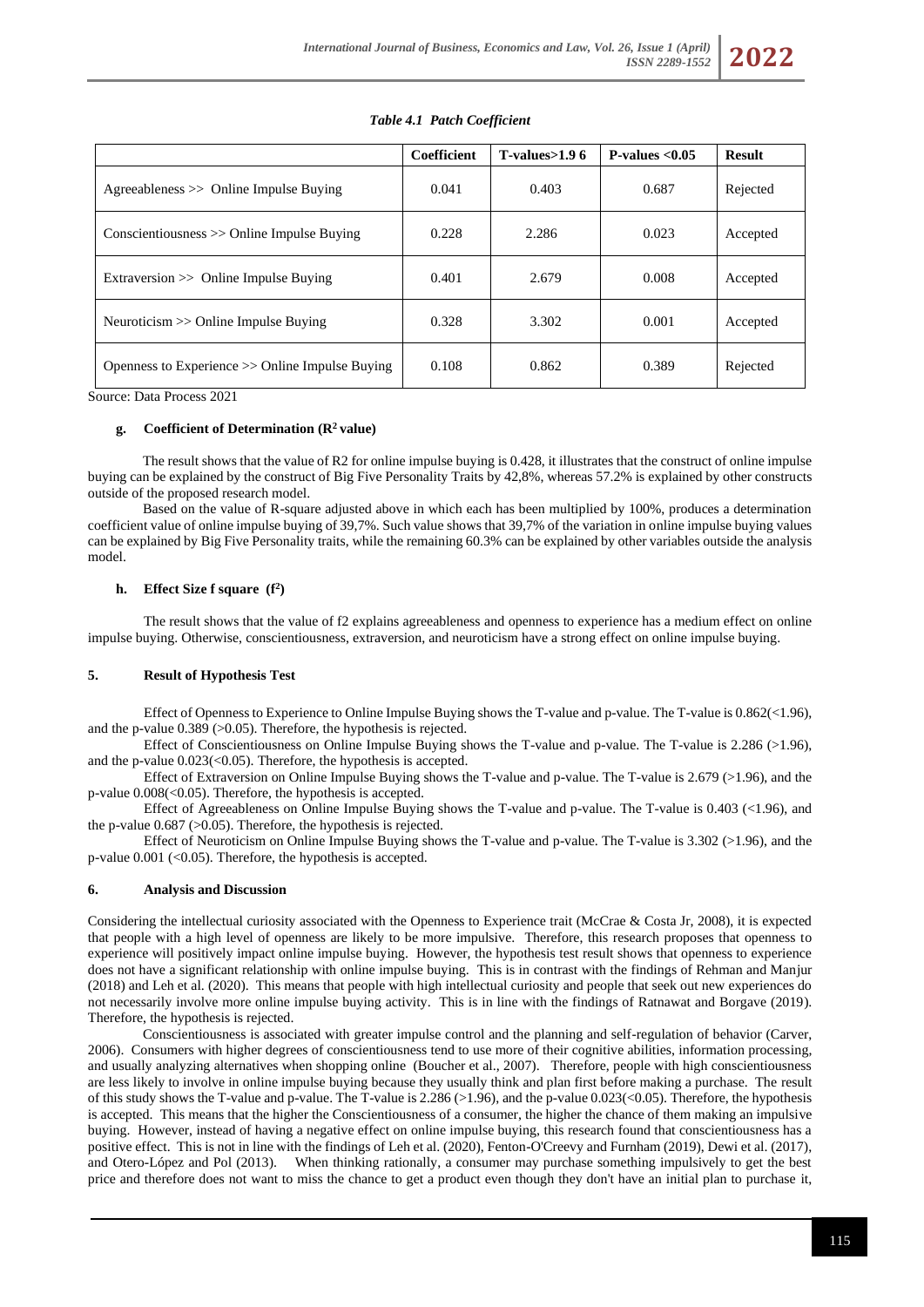especially for consumers with lower income and higher price sensitivity. Waheed Khan (2021), Farid and Ali (2018), and Rehman and Manjur (2018) found that conscientiousness positively affects online impulse buying.

Extraversion is involved in impulsive buying because of its association with the need for stimulation and impulsive social behavior (A. Furnham & Heaven, 1999). Individuals high on the trait 'extraversion' have an energetic approach to the social and material world and are social, active, and have a tendency to experience positive emotions (John & Srivastava, 1999; McCrae & Costa Jr, 2008). Chen (2011) and Eysenck and Eysenck (1985) suggest that people who scored higher on extraversion people have a higher chance of making an impulsive purchase. With this literature, the researchers propose that extraversion is positively correlated with online impulse buying. The result of smartpls shows the T-value and p-value. The T-value is 2.679 (>1.96), and the p-value  $0.008 \times (0.05)$ . Therefore, the hypothesis is accepted. This is in line with the finding of Dewi et al. (2017), Chein et al. (2020), and Leh et al. (2020). This means that the higher the Extraversion of a consumer, the higher the chance of them making an impulsive buying.

According to Husnain (2016), Agreeableness personality comprises kindness, altruism, trust, affection, and other social behaviors that positively impact the ability of subjects to portray impulsive buying behaviors. Because of the tendency to trust rather than mistrust, this research proposes that agreeableness has a positive relationship with online impulse buying. The result of smartpls shows the T-value and p-value. The T-value is  $0.403 \times 1.96$ , and the p-value 0.687 (>0.05). Therefore, the hypothesis is rejected. This means that there is no significant relationship between agreeableness and online impulse buying. This is in line with the findings of Chein et al. (2020), Jamali and Baloch (2019a), and Badgaiyan and Verma (2014).

Neuroticism refers to the tendency to experience negative effects such as sadness and vulnerability (Costa & McCrae, 1985). In terms of online impulse buying, when people face an emotional liability, they may commit to impulse buying to make themself feel better. Atalay and Meloy (2011) refer to this act as "retail therapy". According to Sneath et al. (2009), impulse buying can effectively reduce depression and positively improve mood. The result of smartpls shows the T-value and p-value. The T-value is  $3.302$  ( $>1.96$ ), and the p-value 0.001 (<0.05). Therefore, the hypothesis is accepted. This is in line with the findings of Leh et al. (2020), Otero-López and Pol (2013), and Rehman and Manjur (2018), which concluded that neuroticism is positively related to online impulse buying. This means that the higher the level of Neuroticism, the higher the chance of someone committing to an online impulsive buying.

# **CONCLUSION AND RECOMMENDATION**

### **1. Theoretical implication**

Study about the effect of personality traits on online impulse buying Indonesia is still limited. Therefore, this research provides additional reference regarding the effect of personality traits on the online impulse buying behavior of consumers. This research provides empirical evidence and validates previous research that three out of five personality traits, namely Conscientiousness, Extraversion, and Neuroticism, are having a positive and significant effect on online impulse buying.

Most previous research found that there is a negative effect of Conscientiousness on impulsive buying behavior. In short, it is less likely for an individual to act impulsively if they are planned, organized, and efficient because of their well-organized nature. However, the result in this research shows otherwise where Conscientiousness is positively related to impulse buying. Moreover, this research also found that Agreeableness and Openness to Experience do not significantly affect online impulse buying. These findings create an opportunity for future studies to further analyze the effect of these three personality traits on online impulse buying.

#### **2. Managerial Implication**

The result of this study shows that there is a positive and significant effect of Conscientiousness, Extraversion, and Neuroticism on Online Impulse Buying. To increase sales on a website, marketers should trigger customers with these three personality traits to make an online impulse buying.

### **3. Limitation and Recommendation for Future Research**

Future researchers should consider the limitation in this research if they would like to study the same topic. First of all, in this study, the author only focuses on the personality trait factor of online impulsive buying. Researchers can add other internal factors of online impulse buying such as hedonic motivation, utilitarian motivation, materialism, collectivism, shopping enjoyment tendency, and many more. Moderating variables between personality traits and online impulse buying can also be added such as demographic profiles of each respondent, for example, age, education, and income. Second, the author of this research can only obtain 100 samples. A larger number of samples is always recommended to produce better results. Third, the sample of this study was limited to the website users in DKI Jakarta Area. To obtain more variation in the data, the author suggests expanding the sampling area, for example, the whole population in West Java. Future research could also gather data about income, since it may be useful to find out if income plays a role in moderating the relationship between personality traits and online impulse buying. In addition, it will be interesting if research studies could be conducted on how intrinsic and extrinsic factors interact with each other to instigate impulse buying.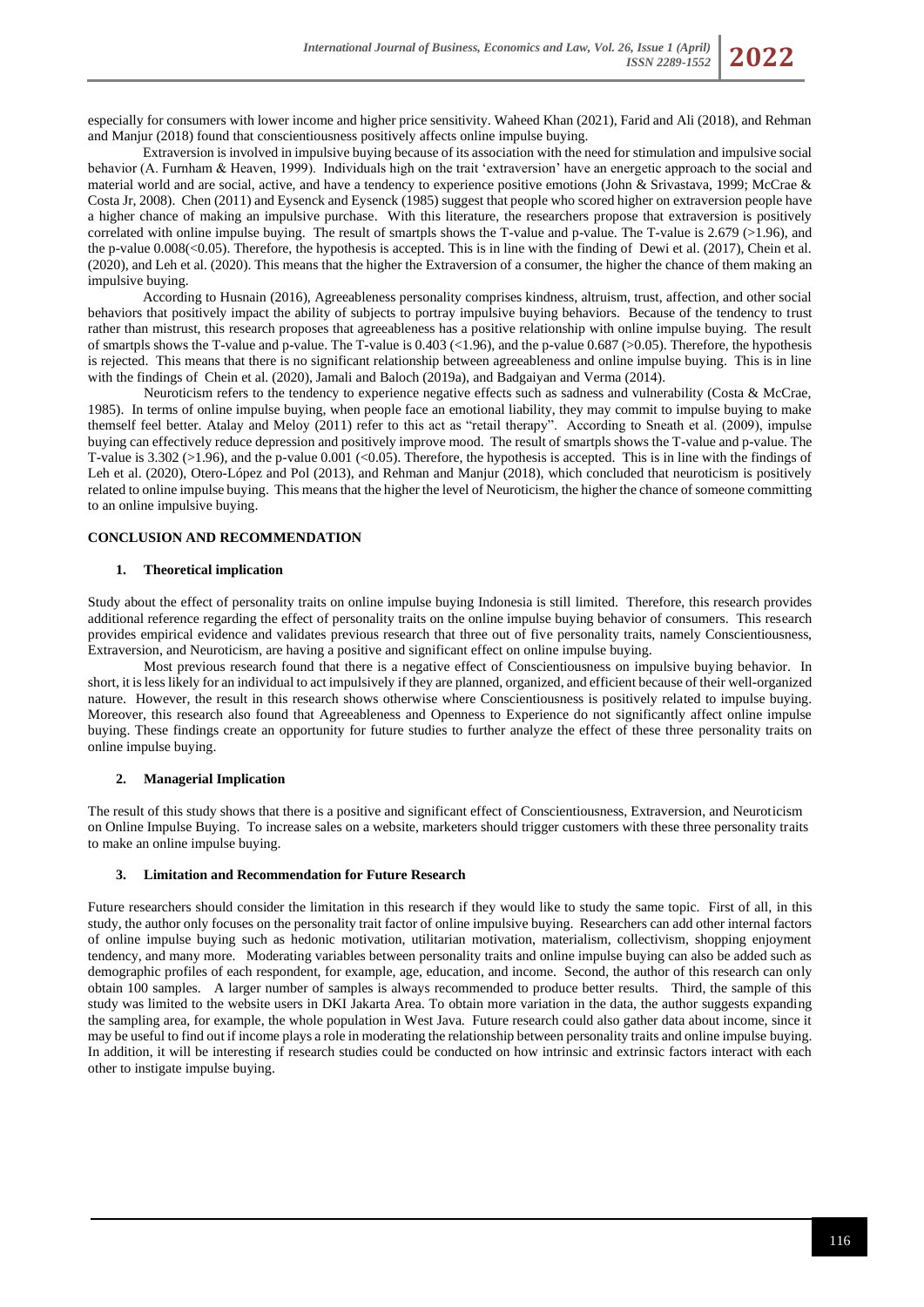# **REFERENCES**

- Amos, C., Holmes, G. R., & Keneson, W. C. (2014). A meta-analysis of consumer impulse buying. *Journal of Retailing and Consumer Services, 21*(2), 86-97. Retrieved from [http://www.sciencedirect.com/science/article/pii/S096969891300115X.](http://www.sciencedirect.com/science/article/pii/S096969891300115X) do[i:https://doi.org/10.1016/j.jretconser.2013.11.004](https://doi.org/10.1016/j.jretconser.2013.11.004)
- Atalay, S., & Meloy, M. (2011). Retail therapy: A strategic effort to improve mood. *Psychology and Marketing, 28*, 638-659. doi:10.1002/mar.20404
- Badgaiyan, A. J., & Verma, A. (2014). Intrinsic factors affecting impulsive buying behaviour—Evidence from India. *Journal of Retailing and Consumer Services, 21*(4), 537-549. Retrieved from [http://www.sciencedirect.com/science/article/pii/S0969698914000526.](http://www.sciencedirect.com/science/article/pii/S0969698914000526) do[i:https://doi.org/10.1016/j.jretconser.2014.04.003](https://doi.org/10.1016/j.jretconser.2014.04.003)
- Beatty, S. E., & Elizabeth Ferrell, M. (1998). Impulse buying: Modeling its precursors. *Journal of Retailing, 74*(2), 169-191. Retrieved from [http://www.sciencedirect.com/science/article/pii/S002243599980092X.](http://www.sciencedirect.com/science/article/pii/S002243599980092X) do[i:https://doi.org/10.1016/S0022-4359\(99\)80092-X](https://doi.org/10.1016/S0022-4359(99)80092-X)
- Bhakat, R., & Muruganantham, G. (2013). A Review of Impulse Buying Behavior. *International Journal of Marketing Studies, 5*. doi:10.5539/ijms.v5n3p149
- Borgave, S. (2019). Impact of Big-Five Personality on Impulsive Buying Behaviour ARTICLE DETAILS ABSTRACT.
- Boucher, A. A., Hunt, G. E., Karl, T., Micheau, J., McGregor, I. S., & Arnold, J. C. (2007). Heterozygous neuregulin 1 mice display greater baseline and Δ9-tetrahydrocannabinol-induced c-Fos expression. *Neuroscience, 149*(4), 861-870.
- Bratko, D., Butković, A., & Bosnjak, M. (2013). Twin Study of Impulsive Buying and its Overlap with Personality. *Journal of Individual Differences, 34*, 8. doi:10.1027/1614-0001/a000091
- Butkouskaya, V., Llonch, J., & Alarcón-del-Amo, M.-d.-C. (2020). Inter-Country Customer-Perspective Analysis of Strategic Antecedents and Consequences for Post-Purchase Behaviour in Integrated Marketing Communications (IMC). *Journal of International Consumer Marketing, 33*, 1-16. doi:10.1080/08961530.2020.1731901
- Carver, C. (2006). Approach, Avoidance, and the Self-Regulation of Affect and Action. *Motivation and Emotion, 30*, 105-110. doi:10.1007/s11031-006-9044-7
- Chavosh, A., Halimi, A., Namdar, J., Hosseinikhah Choshaly, S., & Abbaspour, B. (2011). The Contribution of Product and Consumer Characteristics to Consumer's Impulse Purchasing Behaviour in Singapore. *1*.
- Chein, T. S., Hui, O. T., & Lee, C. J. (2020). Factors Affecting Impulsive Buying Behaviour–Evidence from Malaysia. *Global Business & Management Research, 12*(2).
- Chen, T. (2011). Personality Traits Hierarchy of Online Shoppers. *International Journal of Marketing Studies, 3*. doi:10.5539/ijms.v3n4p23
- Chen, T., & Lee, M.-C. (2015). Personality antecedents of online buying impulsiveness. *Journal of Economics, Business and Management, 3*(4), 425-429.
- cnnindonesia.com (Producer). (2020, May 18, 2020). Tren dan Peluang Industri E-Commerce di Indonesia 2020. Retrieved from [https://www.cnnindonesia.com/teknologi/20200205204206-206-472064/tren-dan-peluang-industri-e-commerce-di](https://www.cnnindonesia.com/teknologi/20200205204206-206-472064/tren-dan-peluang-industri-e-commerce-di-indonesia-2020)[indonesia-2020](https://www.cnnindonesia.com/teknologi/20200205204206-206-472064/tren-dan-peluang-industri-e-commerce-di-indonesia-2020)
- Costa, P. T., & McCrae, R. R. (1985). *The NEO personality inventory*: Psychological Assessment Resources Odessa, FL.
- Dewi, M. A. A., Nurrohmah, I., Sahadi, N., Sensuse, D. I., & Noprison, H. (2017). *Analysing the critical factors influencing consumers'e-impulse buying behavior.* Paper presented at the 2017 International Conference on Advanced Computer Science and Information Systems (ICACSIS).
- Donnelly, G., Iyer, R., & Howell, R. (2012). The Big Five personality traits, material values, and financial well-being of selfdescribed money managers. *Journal of Economic Psychology, 33*, 1129-1142. doi:10.1016/j.joep.2012.08.001
- Donthu, N., & Garcia, A. (1999). The Internet Shopper. *Journal of Advertising Research, 39*, 52-52.
- Doost, H., Akbari, M., Charsetad, P., & Akbari, J. (2013). The Role of Psychological Traits in Market Mavensim Using Big Five Model. *International Journal of Management Business Research, 3*, 744-751.
- Drossos, D. A., Kokkinaki, F., Giaglis, G. M., & Fouskas, K. G. (2014). The effects of product involvement and impulse buying on purchase intentions in mobile text advertising. *Electronic Commerce Research and Applications, 13*(6), 423-430. Retrieved from [http://www.sciencedirect.com/science/article/pii/S1567422314000507.](http://www.sciencedirect.com/science/article/pii/S1567422314000507) do[i:https://doi.org/10.1016/j.elerap.2014.08.003](https://doi.org/10.1016/j.elerap.2014.08.003)
- Eysenck, H. J., & Eysenck, M. (1985). *Personality and individual differences: A natural science approach*. New York: Plenum Press.
- Farid, D., & Ali, M. (2018). Effects of Personality on Impulsive Buying Behavior: Evidence from a Developing Country. *5*. doi:10.19237/MBR.2018.01.04
- Fenton-O'Creevy, M., & Furnham, A. (2019). Money Attitudes, Personality and Chronic Impulse Buying. *Applied Psychology, 69*. doi:10.1111/apps.12215
- Floh, A., & Madlberger, M. (2013). The role of atmospheric cues in online impulse-buying behavior. *Electronic Commerce Research and Applications, 12*(6), 425-439.
- Freud, S., Strachey, J., Freud, A., Strachey, A., & Tyson, A. (2001). *The standard edition of the complete psychological works of Sigmund Freud. (1911-1913) Vol. 12, Vol. 12*. London: Vintage : Hogart Press : The Institute of Psycho-Analysis.
- Furnham, A., & Brewin, C. R. (1990). Personality and happiness. *Personality and Individual Differences, 11*(10), 1093-1096. Retrieved fro[m http://www.sciencedirect.com/science/article/pii/019188699090138H.](http://www.sciencedirect.com/science/article/pii/019188699090138H) doi[:https://doi.org/10.1016/0191-](https://doi.org/10.1016/0191-8869(90)90138-H) [8869\(90\)90138-H](https://doi.org/10.1016/0191-8869(90)90138-H)
- Furnham, A., & Heaven, P. C. L. (1999). *Personality and Social Behaviour*: Arnold.
- Gardner, M., & Rook, D. W. (1988). Effects of impulse purchases on consumers' affective states. *Advances in Consumer Research, 15*, 127-130.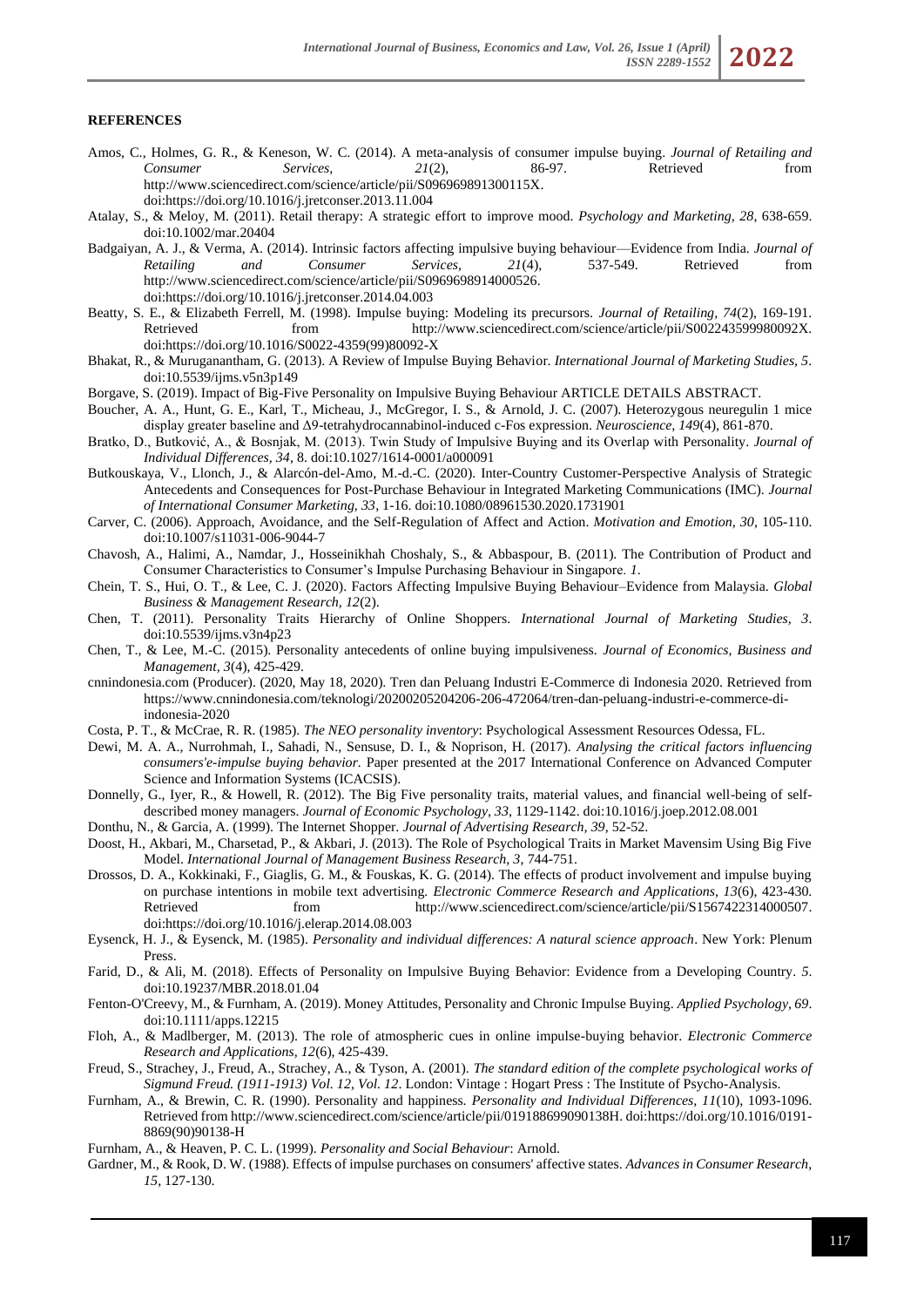- Ghozali, I., & Fuad. (2008). *Structural Equation Modeling – Teori. Konsep dan Aplikasi dengan Program LISREL 8.54*: Badan Penerbit Universitas Diponegoro.Semarang.
- Goldberg, L. R. (1990). An alternative" description of personality": the big-five factor structure. *Journal of personality and social psychology, 59*(6), 1216.
- Hair, J., Sarstedt, M., Hopkins, L., & Kuppelwieser, V. (2014). Partial Least Squares Structural Equation Modeling (PLS-SEM): An Emerging Tool for Business Research. *European Business Review, 26*, 106-121. doi:10.1108/EBR-10-2013-0128
- Hausman, A. (2000). A multi‐method investigation of consumer motivations in impulse buying behavior. *Journal of Consumer Marketing*.
- Herabadi, A. (2003). *Buying Impulses: A Study on Impulsive Consumption.*
- Hirschman, E. C. (1992). The Consciousness of Addiction: Toward a General Theory of Compulsive Consumption. *Journal of Consumer Research, 19*(2), 155-179. Retrieved fro[m http://www.jstor.org/stable/2489326.](http://www.jstor.org/stable/2489326)
- Hirsh, J. (2010). Personality and environmental concern. *Journal of Environmental Psychology, 30*, 245-248. doi:10.1016/j.jenvp.2010.01.004
- Hogan, J., Barrett, P., & Hogan, R. (2007). Personality measurement, faking, and employment selection. *Journal of Applied Psychology, 92*(5), 1270.
- Hong, H., & Gyoung, L. (2005). Effect of Apparel Merchandise on Experienced Emotion for Apparel Shopping and Attitude toward the Internet Store. *Journal of the Korean Society of Clothing and Textiles, 29*.
- Husnain, M. (2016). The Impact of Electronic Word-of-Mouth on Online Impulse Buying Behavior: The Moderating role of Big 5 Personality Traits. *Journal of Accounting & Marketing, 05*. doi:10.4172/2168-9601.1000190
- Hussain, S., & Siddiqui, D. (2019). The Influence of Impulsive Personality Traits and Store Environment on Impulse Buying of Consumer in Karachi. *International Journal of Business Administration, 10*, 50. doi:10.5430/ijba.v10n3p50
- Itani, O. S., El Haddad, R., & Kalra, A. (2020). Exploring the role of extrovert-introvert customers' personality prototype as a driver of customer engagement: Does relationship duration matter? *Journal of Retailing and Consumer Services, 53*, 101980.
- Jamali, M., & Baloch, S. (2019a). The influence of culture and personality on impulse buying. *Journal of Marketing and Logistics, 2*, 20-41.
- Jamali, M., & Baloch, S. (2019b). The Influence of Culture and Personality on Impulse Buying. *Journal of Consumer Marketing, 2*(1), 20-37.
- John, O. P., Naumann, L. P., & Soto, C. J. (2008). Paradigm shift to the integrative Big Five trait taxonomy: History, measurement, and conceptual issues.
- John, O. P., & Srivastava, S. (1999). The Big Five trait taxonomy: History, measurement, and theoretical perspectives. *Handbook of personality: Theory and research, 2*(1999), 102-138.
- Joshanloo, M., Rastegar, P., & Bakhshi, A. (2012). The Big Five personality domains as predictors of social wellbeing in Iranian university students. *Journal of Social and Personal Relationships, 29*(5), 639-660.
- Judge, T., Higgins, C., Thoresen, C., & Barrick, M. (2006). The Big Five Personality Traits, General Mental Ability, and Career Success Across the Life Span. *Personnel Psychology, 52*, 621-652. doi:10.1111/j.1744-6570.1999.tb00174.x
- Kacen, J. (2003). Bricks & clicks & the buying impulse: An investigation of consumer impulse buying behaviour in an online and a traditional retail environment. *European Advances in Consumer Research, 6*, 271-276.
- Kollat, D. T., & Willett, R. P. (1969). Is Impulse Purchasing Really a Useful Concept for Marketing Decisions? *Journal of Marketing, 33*(1), 79-83. Retrieved from [http://www.jstor.org/stable/1248750.](http://www.jstor.org/stable/1248750) doi:10.2307/1248750
- Kovač Žnideršić, R., Grubor, A., & Marić, D. (2014). Impulsive consumer behavior. *International journal of multidisciplinarity in business and scienc, 2*(2), 81-89.
- Larsen, R., & Buss, D. (2008). *Personality Psychology: Domains of Knowledge About Human Nature*: McGraw-Hill Education.
- Lee, J. A., & Kacen, J. J. (2008). Cultural influences on consumer satisfaction with impulse and planned purchase decisions. *Journal of Business Research, 61*(3), 265-272. Retrieved from [http://www.sciencedirect.com/science/article/pii/S0148296307001622.](http://www.sciencedirect.com/science/article/pii/S0148296307001622) do[i:https://doi.org/10.1016/j.jbusres.2007.06.006](https://doi.org/10.1016/j.jbusres.2007.06.006)
- Leh, C., Lim, Ikhsan, R., Anatasia, K., Silitonga, A., Omar, R., . . . Lim, F.-W. (2020). Applying Five-Factor Model (FFM) In Predicting Impulse Buying Behavior of Boba Tea: An Empirical Study Among Consumers In Malaysia. *Xi'an Jianzhu Keji Daxue Xuebao/Journal of Xi'an University of Architecture & Technology, 12*, 3420-3427.
- Leong, L.-Y., Jaafar Noor, I., & Sulaiman, A. (2017). Understanding impulse purchase in Facebook commerce: does Big Five matter? *Internet Research, 27*(4), 786-818. Retrieved from [https://doi.org/10.1108/IntR-04-2016-0107.](https://doi.org/10.1108/IntR-04-2016-0107) doi:10.1108/IntR-04-2016-0107
- Lestari, T. K., & Supriadi, A. Y. (2020). *Statistik E-Commerce 2020* (L. Anggraini, S. Utoyo, & E. Sari Eds.): BADAN PUSAT STATISTIK.
- Liao, H., & Chuang, A. (2004). A multilevel investigation of factors influencing employee service performance and customer outcomes. *Academy of Management journal, 47*(1), 41-58.
- Lin-Healy, F., & Small, D. A. (2013). Nice Guys Finish Last and Guys in Last Are Nice:The Clash Between Doing Well and Doing Good. *Social Psychological and Personality Science, 4*(6), 692-698. Retrieved from [https://journals.sagepub.com/doi/abs/10.1177/1948550613476308.](https://journals.sagepub.com/doi/abs/10.1177/1948550613476308) doi:10.1177/1948550613476308
- Madhavaram, S., & Laverie, D. (2004). Exploring Impulse Purchasing on the Internet. *Advances in Consumer Research, 31*.
- Malhotra, N. (1988). Self concept and product choice: An integrated perspective. *Journal of Economic Psychology, 9*, 1-28. doi:10.1016/0167-4870(88)90029-3

Maltby, J., Day, L., & Macaskill, A. (2010). *Personality, Individual Differences and Intelligence*.

Marbach, J., Lages, C., & Nunan, D. (2016). Who are you and what do you value? Investigating the role of personality traits and customer-perceived value in online customer engagement. *Journal of Marketing Management, 32*. doi:10.1080/0267257X.2015.1128472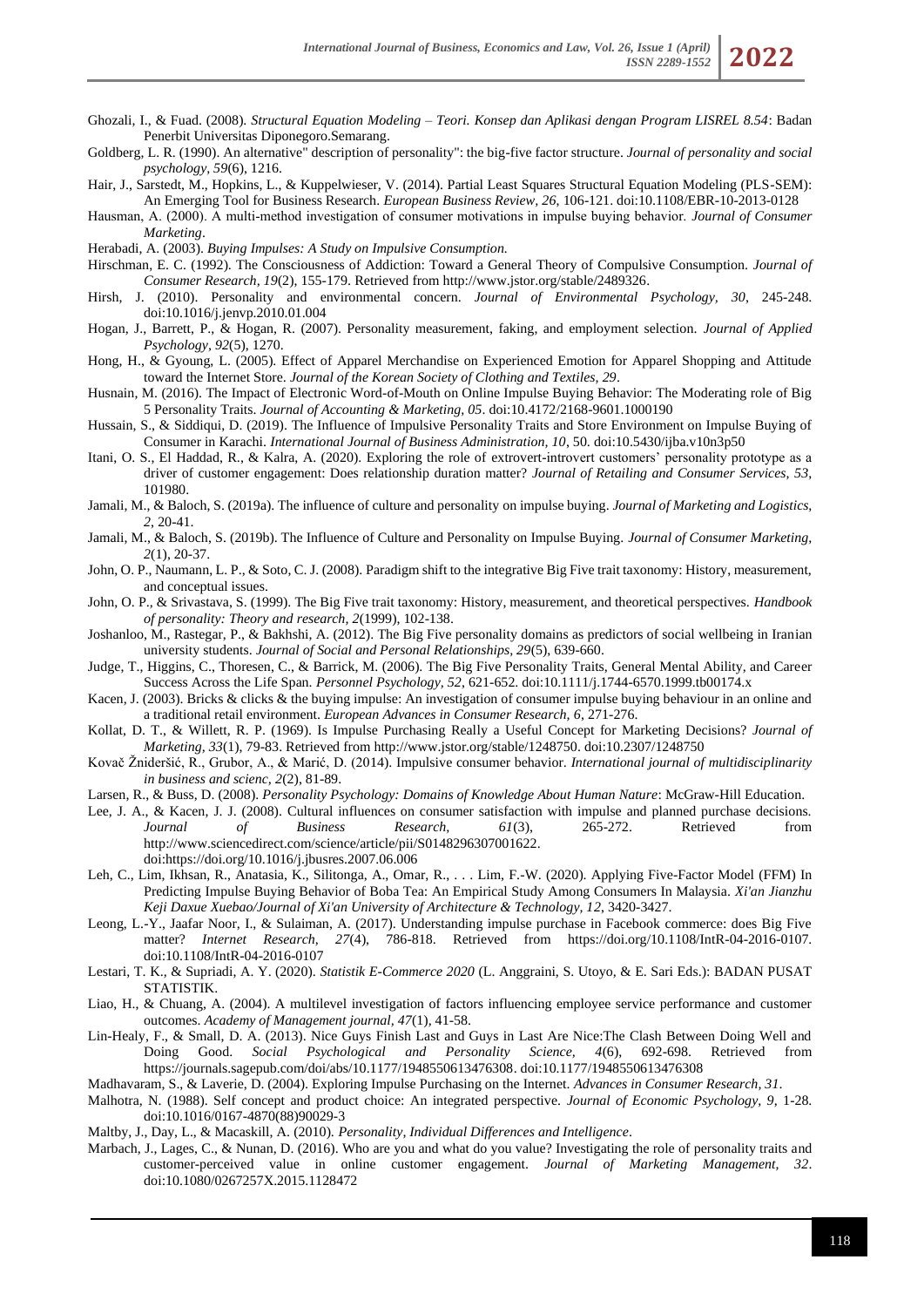- Matz, S., & Gladstone, J. (2018). Nice Guys Finish Last: When and Why Agreeableness Is Associated With Economic Hardship. *Journal of personality and social psychology, 118*. doi:10.1037/pspp0000220
- McCrae, R. R., & Costa Jr, P. T. (2008). Empirical and theoretical status of the five-factor model of personality traits.
- Milfont, T. L., & Sibley, C. G. (2012). The big five personality traits and environmental engagement: Associations at the individual and societal level. *Journal of Environmental Psychology, 32*(2), 187-195.
- Mondak, J., Hibbing, M., Canache, D., Seligson, M., & Anderson, M. (2010). Personality and Civic Engagement: An Integrative Framework for the Study of Trait Effects on Political Behavior. *American Political Science Review, 104*, 85-110. doi:10.1017/S0003055409990359
- Mowen, J. C., & Spears, N. (1999). Understanding Compulsive Buying Among College Students: A Hierarchical Approach.<br>
Journal of Consumer Psychology, 8(4), 407-430. Retrieved from *Journal of Consumer Psychology, 8*(4), 407-430. Retrieved from [https://onlinelibrary.wiley.com/doi/abs/10.1207/s15327663jcp0804\\_03.](https://onlinelibrary.wiley.com/doi/abs/10.1207/s15327663jcp0804_03) do[i:https://doi.org/10.1207/s15327663jcp0804\\_03](https://doi.org/10.1207/s15327663jcp0804_03)
- Muntinga, D., Moorman, M., & Smit, E. (2011). Introducing COBRAs: Exploring motivations for Brand-Related social media use. *Contributions To Zoology - CONTRIB ZOOL, 30*, 13-46. doi:10.2501/IJA-30-1-013-046
- Myszkowski, N., Storme, M., & Tavani, J.-L. (2019). Are reflective models appropriate for very short scales? Proofs of concept of formative models using the Ten-Item Personality Inventory. *Journal of Personality, 87*(2), 363-372. Retrieved from [https://onlinelibrary.wiley.com/doi/abs/10.1111/jopy.12395.](https://onlinelibrary.wiley.com/doi/abs/10.1111/jopy.12395) doi[:https://doi.org/10.1111/jopy.12395](https://doi.org/10.1111/jopy.12395)
- Nicholls, J. A. F., Li, F., Roslow, S., Kranendonk, C. J., & Mandakovic, T. (2001). Inter-American Perspectives from Mall Shoppers. *Journal of Global Marketing, 15*(1), 87-103. Retrieved from [https://doi.org/10.1300/J042v15n01\\_06.](https://doi.org/10.1300/J042v15n01_06) doi:10.1300/J042v15n01\_06
- Olsen, S., Tudoran, A., Honkanen, P., & Verplanken, B. (2016). Differences and Similarities between Impulse Buying and Variety Seeking: A Personality-based Perspective. *Psychology & Marketing, 33*, 36-47. doi:10.1002/mar.20853
- Otero-López, J. M., & Pol, E. (2013). Compulsive buying and the Five Factor Model of personality: A facet analysis. *Personality and Individual Differences, 55*, 585-590. doi:10.1016/j.paid.2013.05.005
- Parsad, C., Prashar, S., & Vijay, T. (2020). Comparing between product-specific and general impulse buying tendency: Does shoppers' personality influence their impulse buying tendency? *Asian Academy of Management Journal, 24*, 41-61. doi:10.21315/aamj2019.24.2.3
- Paul, B., & Gutierrez, B. (2004). Determinants of Planned and Impulse Buying: The Case of the Philippines. *Asia-Pacific Management Review, 9*, 1061-1078.
- Pham, T. (2021). Marketplace vs. Your Own eCommerce Website: Which One is Better? Retrieved from <https://www.smartosc.com/en/insights/online-store-vs-marketplace-ecommerce-sell>
- Ratnawat, R., & Borgave, S. (2019). Impact of Big Five personality on impulsive buying behaviour. *International Journal of Multidisciplinary Research Review, 4*(6), 500.
- Rehman, H. U., & Manjur, K. I. (2018). Effects of Personality traits (Neuroticism, Agreeableness, Extraversion, Conscientiousness) on online impulse buying: Moderating role of hedonic motivation. In.
- Roberts, B. W., Smith, J., Jackson, J. J., & Edmonds, G. (2009). Compensatory conscientiousness and health in older couples. *Psychological science, 20*(5), 553-559. Retrieved fro[m https://pubmed.ncbi.nlm.nih.gov/19476589](https://pubmed.ncbi.nlm.nih.gov/19476589)
- [https://www.ncbi.nlm.nih.gov/pmc/articles/PMC2698025/.](https://www.ncbi.nlm.nih.gov/pmc/articles/PMC2698025/) doi:10.1111/j.1467-9280.2009.02339.x
- Rook, D., & Fisher, R. (1995). Normative Influences on Impulsive Buying Behavior. *Journal of Consumer Research, 22*, 305-313. doi:10.1086/209452
- Rook, D. W. (1987). The Buying Impulse. *Journal of Consumer Research, 14*(2), 189-199. Retrieved from [https://doi.org/10.1086/209105.](https://doi.org/10.1086/209105) doi:10.1086/209105
- Rook, D. W., & Gardner, M. (1993). In the mood: Impulse buying's affective antecedents. *Research in Consumer Behavior, 6*, 1- 28.
- Rowley, J. (2000). Product search in e‐shopping: a review and research propositions. *Journal of Consumer Marketing, 17*(1), 20- 35. Retrieved from [https://doi.org/10.1108/07363760010309528.](https://doi.org/10.1108/07363760010309528) doi:10.1108/07363760010309528
- S Feldman, R. (2009). *Essentials of understanding psychology*: McGraw-Hili.
- Salehi, F., Abdollahbeigi, B., Langroudi, A. C., & Salehi, F. (2012). The Impact of Website Information Convenience on Ecommerce Success of Companies. *Procedia - Social and Behavioral Sciences, 57*, 381-387. Retrieved from [https://www.sciencedirect.com/science/article/pii/S1877042812046630.](https://www.sciencedirect.com/science/article/pii/S1877042812046630) do[i:https://doi.org/10.1016/j.sbspro.2012.09.1201](https://doi.org/10.1016/j.sbspro.2012.09.1201)
- Saran, R., Roy, S., & Sethuraman, R. (2016). Personality and fashion consumption: A conceptual framework in the Indian context. *Journal of Fashion Marketing and Management: An International Journal, 20*, 157-176. doi:10.1108/JFMM-04-2015- 0032
- Sekaran, U., & Bougie, R. (2019). *Research methods for business: A skill building approach*: john wiley & sons.
- Shahjehan, A., Qureshi, J., Zeb, K., & Saifullah, K. (2012). The effect of personality on impulsive and compulsive buying behaviors. *Afr J Bus Manag, 6*. doi:10.5897/AJBM11.2275
- Shahjehan, A., & Qureshi, J. A. (2019). Personality and impulsive buying behaviors. A necessary condition analysis. *Economic Research-Ekonomska Istraživanja, 32*(1), 1060-1072. Retrieved from [https://doi.org/10.1080/1331677X.2019.1585268.](https://doi.org/10.1080/1331677X.2019.1585268) doi:10.1080/1331677X.2019.1585268
- Sharma, P., Sivakumaran, B., & Marshall, R. (2010). Impulse buying and variety seeking: A trait-correlates perspective. *Journal of Business Research, 63*(3), 276-283.
- Silvera, D., Lavack, A., & Kropp, F. (2008). Impulse Buying: The Role of Affect, Social Influence, and Subjective Well-Being. *Journal of Consumer Marketing, 25*, 23-33. doi:10.1108/07363760810845381
- Sims, C. (2016). Do the Big-Five Personality Traits Predict Empathic Listening and Assertive Communication? *International Journal of Listening, 31*, 1-26. doi:10.1080/10904018.2016.1202770